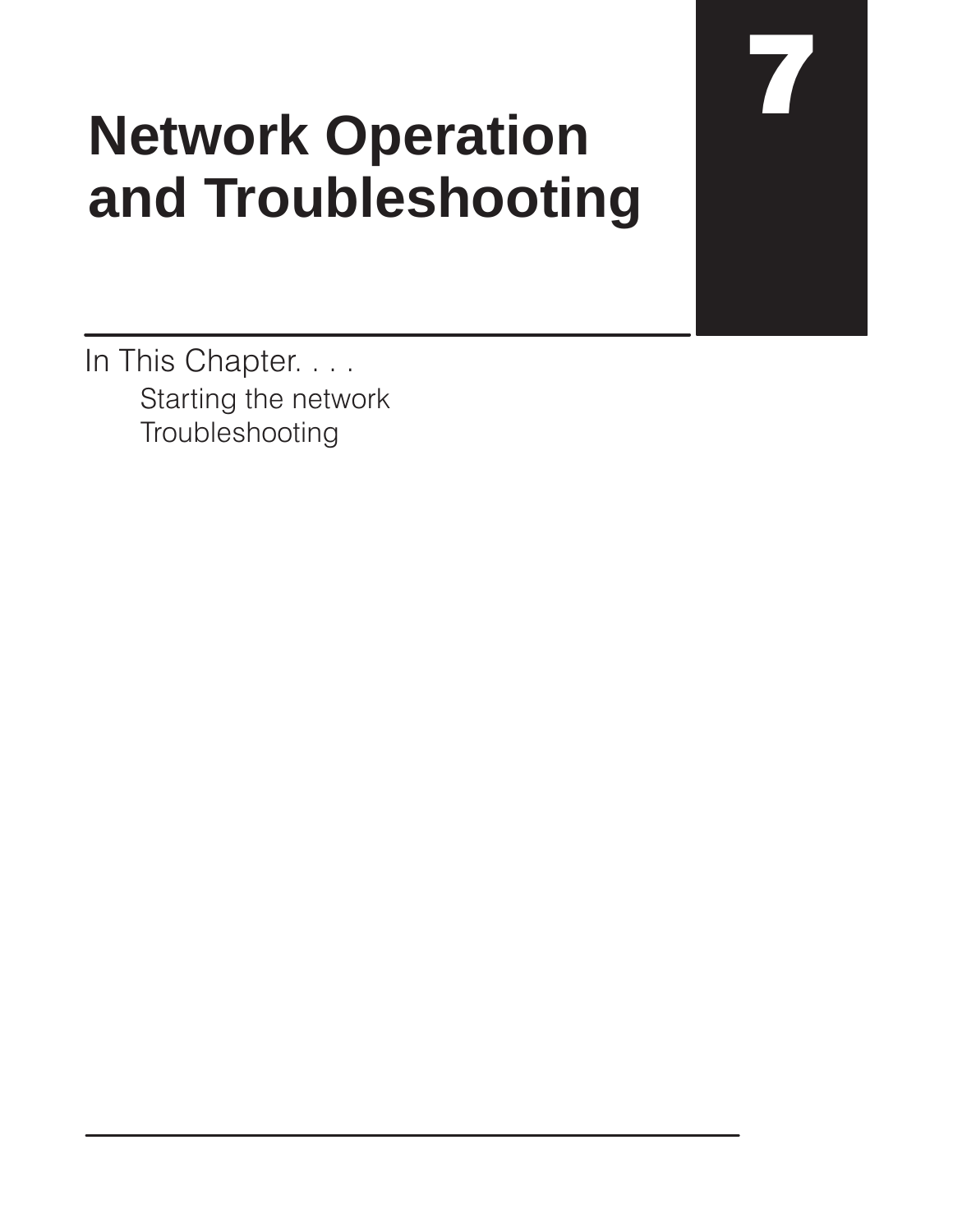## **Starting the Network**

| <b>PLC as Master</b><br><b>Networks</b>      | If you're using a PLC as the master station, you must put the CPU in Run mode<br>before the communications program can be executed. This is because the PLC<br>master uses RLL instructions included in your application program to initiate the data<br>transfer requests. There are two ways to place the CPUs in run mode.<br>Turn the keyswitch to the RUN position.<br>$\bullet$<br>Turn the keyswitch to the TERM position and use a programming device<br>to change the operating mode. |  |  |
|----------------------------------------------|------------------------------------------------------------------------------------------------------------------------------------------------------------------------------------------------------------------------------------------------------------------------------------------------------------------------------------------------------------------------------------------------------------------------------------------------------------------------------------------------|--|--|
| <b>PLC Peer as</b><br><b>Master Networks</b> | PLC Peer master networks require both CPUs be in Run mode, since either station<br>can initiate data transfer requests. Both stations contain the necessary RLL<br>instructions.                                                                                                                                                                                                                                                                                                               |  |  |
| <b>Host as Master</b><br><b>Networks</b>     | Host master networks require a <b>Direct</b> NET communications program to manage<br>the data requests. If you're using a host software package you should check the<br>documentation that came with it for network startup information. If you created your<br>own <b>Direct</b> NET program, you'll have to execute the program file to get things<br>started. Check the documentation for your particular programming language to<br>determine the steps required to execute program files. |  |  |
| <b>Slave Stations</b>                        | Depending on your application, you may also have to place the slave PLCs in Run<br>mode to obtain meaningful data. The DCM and DCU interfaces also have On-line<br>switches that must be in the On-line position before communications can begin.<br>CPUs with built-in ports do not necessarily have to be in Run mode, but again the<br>data may not be current.                                                                                                                             |  |  |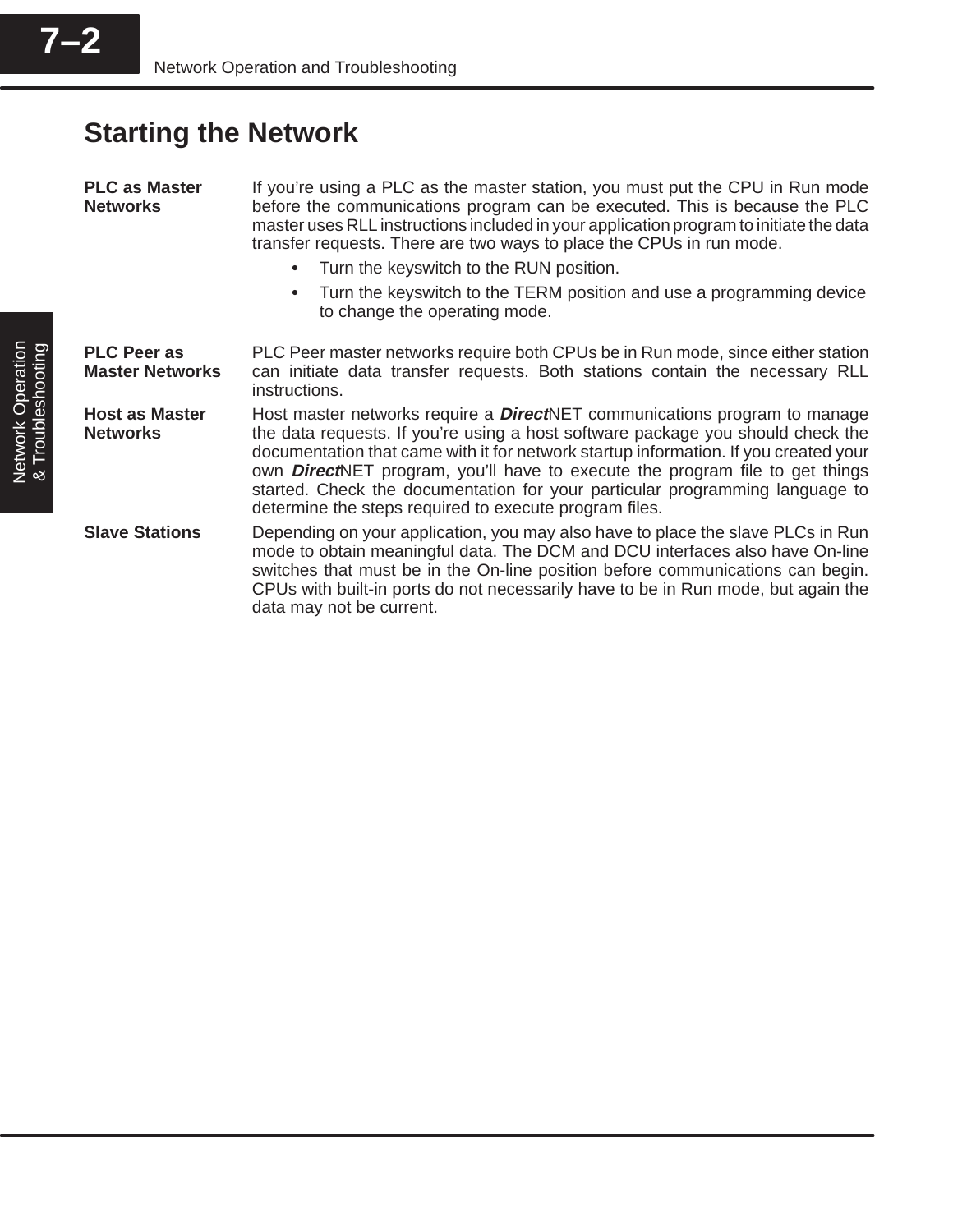& Troubleshooting Network Operation

Network Operation<br>& Troubleshooting

## **Troubleshooting**

First Place to Look If the network does not seem to be working correctly, check the following items.

|                                                     |                                                                                                                                                                                                                                                                                                                                         | 1. Cable and connections. Incorrectly wired cables and loose connectors<br>cause the majority of problems. Verify you've selected the proper cable<br>configuration and check to see the cable is wired correctly. |  |
|-----------------------------------------------------|-----------------------------------------------------------------------------------------------------------------------------------------------------------------------------------------------------------------------------------------------------------------------------------------------------------------------------------------|--------------------------------------------------------------------------------------------------------------------------------------------------------------------------------------------------------------------|--|
|                                                     |                                                                                                                                                                                                                                                                                                                                         | 2. Switch settings. Make sure you've set the slave stations to match the<br>communication parameters required by the master station (DCM, operator<br>interface or host computer).                                 |  |
|                                                     | 3.                                                                                                                                                                                                                                                                                                                                      | Incorrect protocol. Make sure your network stations are all set for the same<br>protocol. DirectNET networks can use the DirectNET or HostLink/CCM2<br>protocol selections.                                        |  |
|                                                     |                                                                                                                                                                                                                                                                                                                                         | 4. Communications program. Check the communications program for errors.                                                                                                                                            |  |
| <b>Try an Example</b><br>Program                    | Sometimes it is helpful to have an example you can try. AppendicesA,B, andC<br>provide examples of the three network configurations. You can quickly and easily<br>build a small network to make sure you are following all the appropriate steps. These<br>are especially helpful if this is your first <b>Direct</b> NET application. |                                                                                                                                                                                                                    |  |
| <b>CPUs with Built-in</b><br><b>DirectNET Ports</b> | Most problems that occur with the CPUs are related to communication settings.<br>Check the switch settings, and/or use a programming device to check the station<br>address.                                                                                                                                                            |                                                                                                                                                                                                                    |  |
| <b>Host Masters</b>                                 | <b>DirectNET</b> programs must manage all aspects of network communication including<br>timing considerations. Chapter 6 provides information on network timing issues that<br>can affect network performance.                                                                                                                          |                                                                                                                                                                                                                    |  |
| <b>Communication</b><br><b>Interface Indicators</b> | The communications interfaces, DCMs and DCUs, have indicators that are<br>specifically for communication status. The following paragraphs show these<br>indicators and describe their meanings.                                                                                                                                         |                                                                                                                                                                                                                    |  |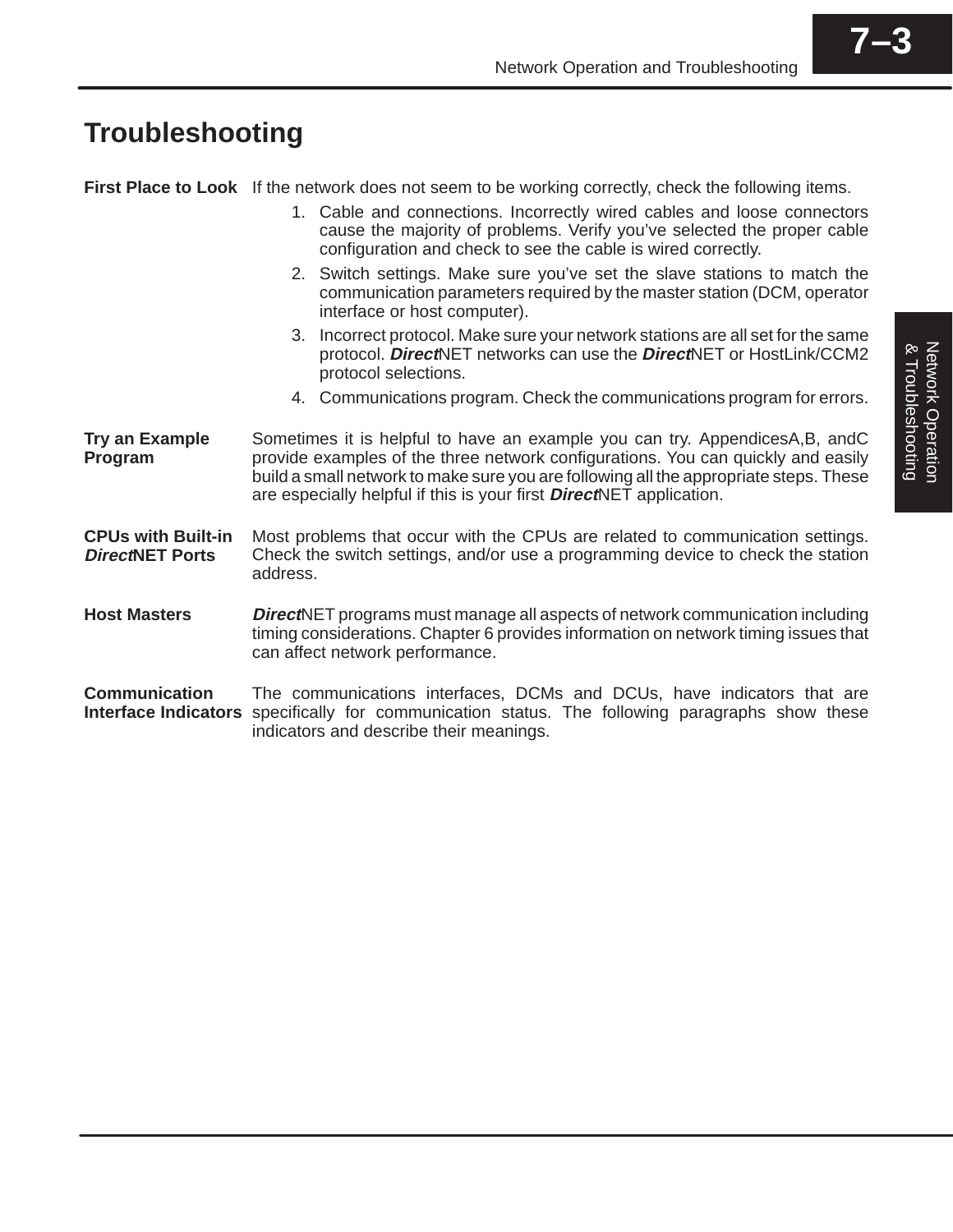**DL405 DCM Indicators**

Check the DCM indicators to verify the DCM is operating correctly. The following diagram shows the proper indicator conditions.



The following table provides additional troubleshooting details for the DL405 DCM.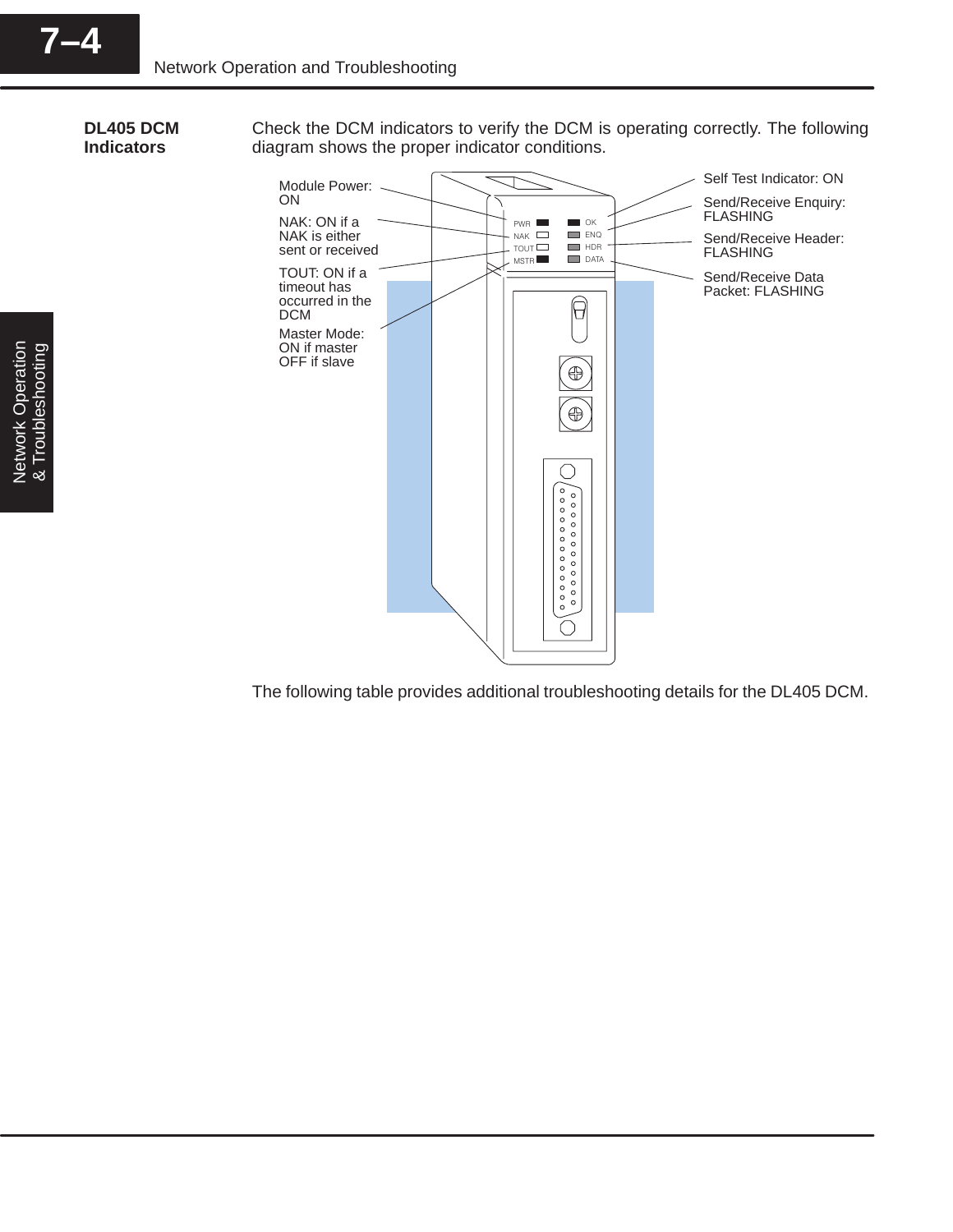| <b>Indicator Status</b>                                                    | <b>Possible Cause</b>                                                             | <b>Corrective Action</b>                                                                                                 |
|----------------------------------------------------------------------------|-----------------------------------------------------------------------------------|--------------------------------------------------------------------------------------------------------------------------|
| PWR or OK off                                                              | PLC power is disconnected                                                         | Check the PLC source power.                                                                                              |
|                                                                            | DCM is defective                                                                  | Replace the DCM.                                                                                                         |
| MSTR off (and DCM is in a master<br>station)                               | Switch setting is incorrect                                                       | Remove power from the PLC, remove the<br>DCM and check switch positions1 and 2<br>on SW <sub>5</sub> .                   |
| ENQ indicator does not come on<br>when communications program is           | The PLC master station is not in Run<br>mode                                      | Place the PLC in Run mode.                                                                                               |
| executed                                                                   | Online / Offline switch is in the Offline<br>position                             | Set the switch to Online.                                                                                                |
|                                                                            | Communications program is not correct                                             | Check the communications program.<br>Verify the address, amount of data, and<br>data type are correct.                   |
| ENQ stays on, but NAK, TOUT, or<br>HDR indicators do not come on at<br>all | Communication timeout is disabled                                                 | Remove power from the PLC, remove the<br>DCM, and check switch position 3 on<br>SW5.                                     |
|                                                                            | RTS and CTS signals are not looped back<br>on the master station end of the cable | Remove master station connector, ensure<br>that RTS and CTS are connected<br>according to the cable diagram.             |
| ENQ comes on and TOUT indicator<br>flashes                                 | RLL communications program is not<br>correct                                      | Check the communications program.<br>Verify the address is correct.                                                      |
|                                                                            | Modes are different                                                               | Set baud rate, parity, and mode<br>(HEX/ASCII) to match the master station.                                              |
|                                                                            | Communication cable                                                               | Verify the cable is wired according to the<br>cable pinouts.                                                             |
| ENQ indicator comes on and NAK<br>indicator flashes                        | Modes are different                                                               | Set baud rate, parity, and mode<br>(HEX/ASCII) to match the master station.                                              |
| (slave responds, but the data is<br>incorrect)                             | Communication cable                                                               | Make sure the $+$ and $-$ connections are<br>correct (RS422). Check pin 7 (GND) if<br>you're using RS232C.               |
| ENQ and HDR indicators come on<br>and the NAK indicator flashes            | Communications program is not correct                                             | Check the amount of data being<br>transferred. You must use the correct byte<br>boundaries for the data type being used. |
|                                                                            | Modes are different                                                               | Set baud rate, parity, and mode<br>(HEX/ASCII) to match the master station.                                              |
| DATA indicator is on, but the NAK<br>indicator comes on intermittently     | Electrical noise                                                                  | Make sure the system has good earth<br>grounds. Only one end of the cable shield<br>should be grounded.                  |
|                                                                            |                                                                                   | If you're using RS232C, try using RS422.                                                                                 |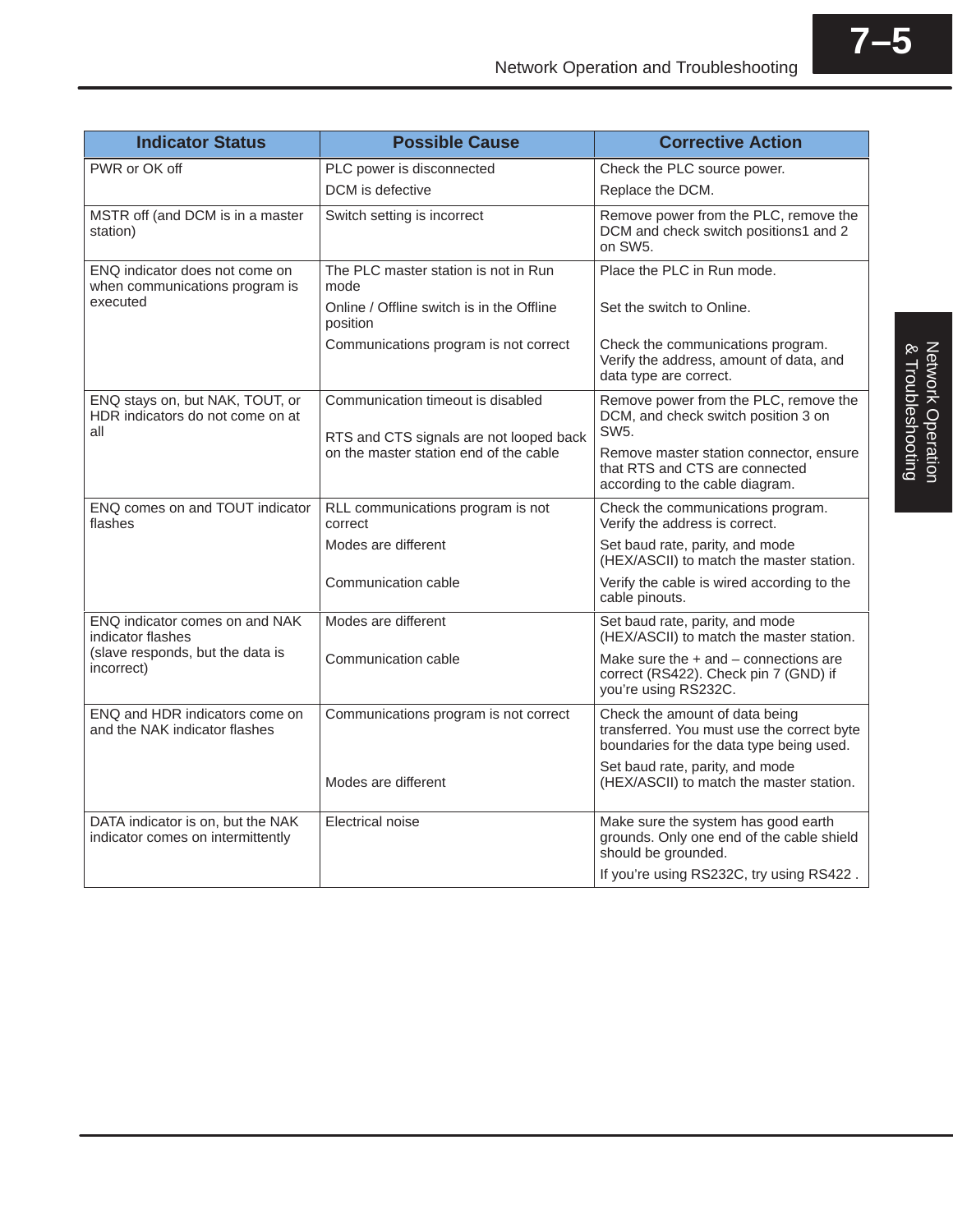**DL305 DCU Indicators**

Check the DCU indicators to verify the DCU is operating correctly. The following diagram shows the proper indicator conditions.